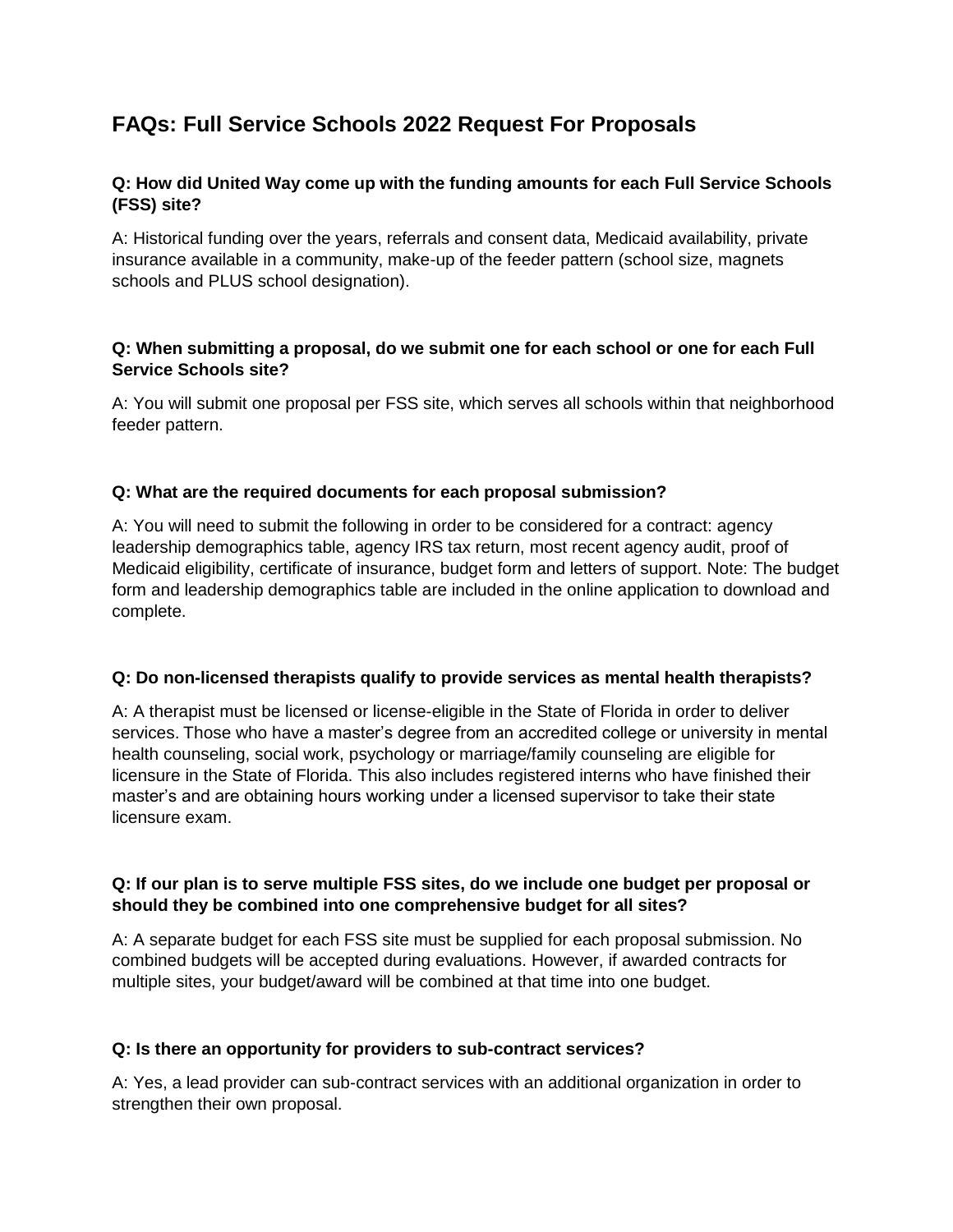# **Q: With the Medicaid billing, is the expectation to exceed the minimum therapist staffing requirement?**

A: Yes, we are asking the providers to be creative with their use of external resources in order to strengthen their proposal.

# **Q: For the PLUS schools (schools with a dedicated on-site therapist), if they are lowreferring can that therapist fluctuate between schools?**

A: The goal of FSS is to provide mental-health care in the most effective way possible. If a PLUS school is not as active as predicted, there will be flexibility in that the therapist can service other schools with higher referral numbers in that feeder pattern.

### **Q: Where are services expected to be rendered (identified school or zip codes)?**

A: Therapists will work within Duval County public schools for in-person service rendering. Each therapist will be assigned to specific schools, and FSS staff will work with Duval County Public Schools to ensure there is a suitable office available for mental-health therapy sessions.

### **Q: Are the PLUS therapists included in the minimum staffing requirements?**

A: Yes. The PLUS therapists are considered part of your team of service providers to meet the minimum therapist requirements at each FSS site.

### **Q: If my organization is not a Medicaid-eligible provider, can we still submit a proposal?**

A: Only Medicaid-eligible providers will be considered for awarded contracts. However, if your organization still wants to participate, we recommend you seek a Medicaid-eligible organization with which to partner for a joint proposal on an RFP submission.

# **Q: Should providers separate their responses for each site under "Provider(s) experience and capacity to provide services," or should they describe their experience in serving collectively?**

A: Only speak to the individual site you are bidding for. Each application much have a response pertaining to the feeder pattern you are applying for even if you currently provide services to more than one site.

### **Q: Who do we need to submit job descriptions and/or resumes for?**